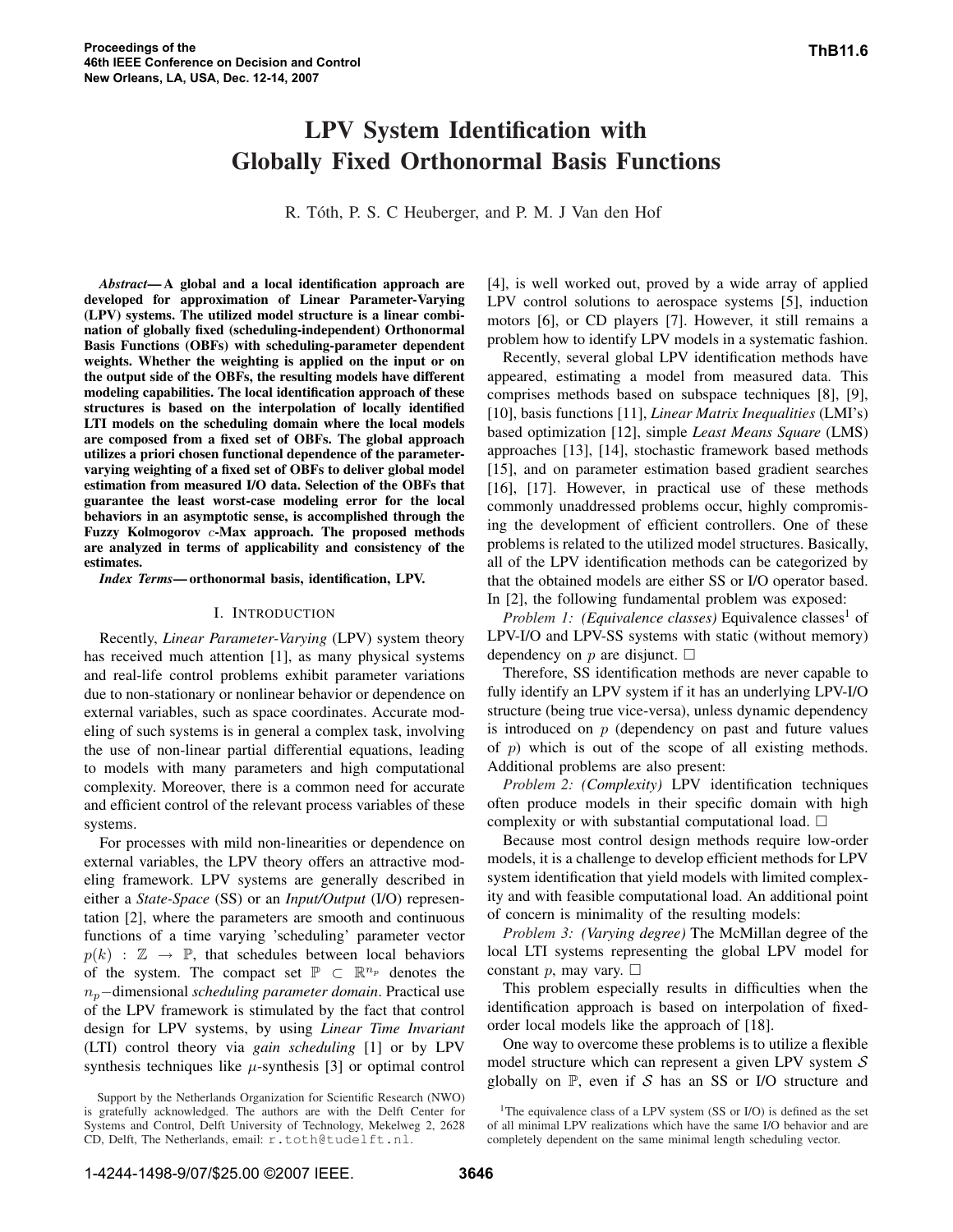it can also deal with the local order changes of  $S$ . To be able to deduce this flexible structure, we recollect the well known fact that an LPV system  $S$  can always be viewed as a collection of "local" behaviors  $\mathfrak{F}_{\mathbb{P}} = {\{\mathcal{F}_{\bar{p}}\}}_{\bar{p}\in \mathbb{P}}$ , where S is identical to the LTI system  $\mathcal{F}_{\bar{p}}$  for constant scheduling:  $p(k) = \bar{p} \in \mathbb{P}, \forall k \in \mathbb{Z},$  and parameter dependent weighting functions  $W_{\mathbb{P}} = \{w_{\bar{p}}(.)\}_{\bar{p}\in\mathbb{P}}$  that schedule between these local behaviors [1].

Now this principle can be used in the following way: As  $\mathfrak{F}_\mathbb{P}$  corresponds to a subset of the LTI system space, therefore every  $\mathcal{F}_{\bar{p}} \in \mathfrak{F}_{\mathbb{P}}$  can be represented as a linear combination of the orthogonal basis of the LTI system space, denoted by  $\Phi_{\infty} = \{\phi_j\}_{j=1}^{\infty}$ . In practice, it is always possible to find a finite  $\Phi_n \subset \Phi_\infty$ ,  $n \in \mathbb{N}$ , such that the representation error for  $\forall \mathcal{F}_{\bar{p}}$  is negligible. Then  $\Phi_n$  and their associated weighting functions provide an efficient representation of  $S$ . Due to the local equivalence of LPV-I/O and LPV-SS systems, such representation can be used for modeling each type of LPV system. Then, assuming that  $\Phi_n$  is given, identification of  $S$  reduces to the estimation of the  $p$ -dependent scheduling weights  $W_n = \{w_j(.)\}_{j=1}^n$  associated with  $\Phi_n$ . This can be accomplished either by interpolating the samples of  $\mathcal{W}_n$ related to local estimates of  $S$  at different constant scheduling (local approach) or by parameterizing  $\mathcal{W}_n$  by assuming a functional dependence, like polynomial on  $p$ , and fitting the resulting weight parameters such that the I/O behavior of the model closely matches the behavior of  $S$  (global approach).

The problem that remains to be solved is to characterize the set  $\Phi_n$  and give a practical method to optimally choose it. For stable LTI systems, rational *Orthogonal Basis Functions* (OBFs) provide bases for the system space, resulting in a well worked-out theory of system approximation and identification [19]. Here, an essential challenge is to derive a set of  $n$ OBFs, 'sufficiently rich' to describe the different dynamics of S for each constant  $\bar{p}$ . Recently a Fuzzy-Kolmogorov  $c$ -Max (FKcM) approach [11] has been proposed to solve the basis selection problem through the fusion of the Kolmogorov  $n$ width theory for OBFs [20] and Fuzzy c-Means clustering [21] of observed sample system poles, guaranteeing in an asymptotic<sup>2</sup> sense the least worst-case local modeling error for  $\mathfrak{F}_P$  with the resulting basis [11].

In this paper, we aim to extend LTI OBFs based identification to the LPV case in order to deal with Problems 1-3 and give a practically applicable LPV identification method that produces simple but efficient models for control design. The paper is organized as follows: Section II introduces the description and properties of OBFs and their advantages in LTI system approximation; Section III describes LPV OBF structures and their properties in LPV system approximation; in Section IV a local and a global approach are introduced for the estimation of LPV OBF models and also the main properties of these methods are presented; in Section V, the applicability of the introduced approaches is shown through examples; and finally in Section VI, the main results of the paper are discussed.

## II. ORTHONORMAL BASIS FUNCTIONS

Because of space limitations only the case of real rational (finite-dimensional) discrete-time, SISO transfer functions is considered. For details see [19], [22], [23]. Let  $G_0 = 1$  and { $G_i$ }<sup>∞</sup><sub>i=1</sub> be a sequence of inner functions (i.e. stable transfer functions with  $G_i(z)G_i(\frac{1}{z}) = 1$ ), and let  $\{A_i, B_i, C_i, D_i\}$  be balanced SS representations of  $G_i$ . Let  $\{\xi_1, \xi_2, \ldots\}$  denote the collection of all poles of the inner functions  $G_1, G_2, \cdots$ . Under the (completeness) condition that  $\sum_{i=1}^{\infty} (1 - |\xi_i|) =$  $\infty$ , the scalar elements of the sequence of vector functions

$$
V_n(z) = (zI - A_n)^{-1} B_n \prod_{i=0}^{n-1} G_i(z), \tag{1}
$$

constitute a basis for  $\mathcal{H}_{2-}(\mathbb{E})$ , the *Hardy space* of functions, which are 0 for  $z = \infty$ , analytic on E, the exterior of the unit disk  $D$ , and square integrable on the unit circle  $T$  with norm  $\|.\|_{\mathcal{H}_2}$ . These functions (1) are often referred to as the *Takenaka-Malmquist functions*. The special cases when all  $G_i$  are equal, i.e.  $G_i(z) = G_b(z)$  for  $\forall i > 0$ , where  $G_b$  has McMillan degree  $n_b > 0$ , are known as *Hambo functions* or *generalized orthonormal basis functions* (GOBFs) for arbitrary  $n_b$ , 2-parameter *Kautz* functions for  $n_b = 2$ , and as *Laguerre functions* for  $n_b = 1$ . Note that for these cases the completeness condition is always fulfilled. In the remainder we will only consider the set of Hambo functions. Let  $G_b$  be an inner function with McMillan degree  $n_b > 0$ and balanced SS representation  $\{A_b, B_b, C_b, D_b\}$ . Define  $V_1(z) = (zI - A_b)^{-1}B_b$  and  $\phi_j = [V_1]_j$ ,  $j \in \mathbb{I}_1^{n_b}$ , where  $\mathbb{I}_s^t = \{s, s+1, \cdots, t\} \subset \mathbb{Z}$  is the index set. The Hambo basis then consists of the functions  $\Phi_{n_b}^{\infty} = {\phi_j(z)G_b^i}_{j=1,\dots,n_b}^{i=0,\dots,\infty}$ . An important aspect of these bases is that the inner function  $G_b$  is, modulo the sign, completely determined by its poles  $\{\xi_1, \cdots, \xi_{n_b}\} = \Xi_{n_b}:$ 

$$
G_b(z) = \pm \prod_{j=1}^{n_b} \frac{1 - z \xi_j^*}{z - \xi_j},
$$
 (2)

and it is immediate that the function  $V_1$  has the same poles. Any  $F \in \mathcal{H}_{2-}(\mathbb{E})$  can be written as

$$
F(z) = \sum_{i=0}^{\infty} \sum_{j=1}^{n_b} w_{ij} \phi_j(z) G_b^i(z),
$$
 (3)

and it can be shown that the rate of convergence of this series is bounded by  $\max_k |G_b(\lambda_k^{-1})|$ , where  $\{\lambda_k\}$  are the poles of  $F$ . In the best case, where the poles of  $F$  are the same (with multiplicity) as the poles of  $G_b$ , only the terms with  $i = 0$ in (3) are non-zero.

Identification of any  $F \in \mathcal{H}_{2-}(\mathbb{E})$  based on a predefined finite set of OBFs  $\Phi_{n_b}^{n_e}$  with  $n_e \in \mathbb{N}$ , is performed as a linear regression with respect to the basis coefficients  $W = [w_{ij}]_{i=1,\cdots,n_e}^{i=0,\cdots,n_e}$  $j=1,\dots,n_e$  due to the linear parametrization of (3). Orthogonality of  $\Phi_{n_b}^{n_e}$  also improves numerical efficiency. However, selection of the basis set has a major impact on the outcome of the identification process as the distance

<sup>&</sup>lt;sup>2</sup>Asymptoticity is in terms of m, the fuzziness, of the FK $c$ M clustering algorithm. If  $m \to \infty$ , optimality is guaranteed (see [11]).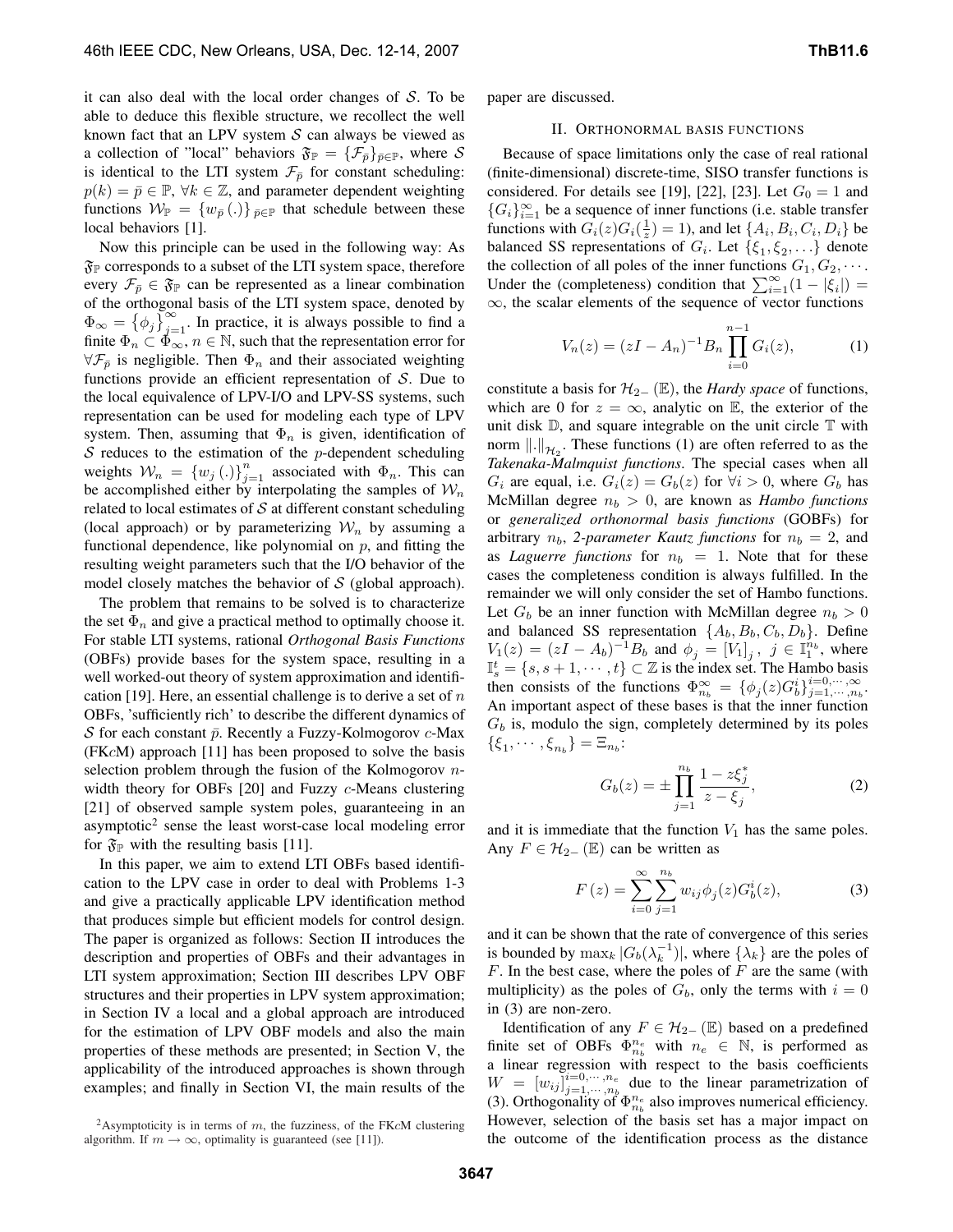

Fig. 1. I/O signal flow graph of the W-LPV OBF model described by (4).



Fig. 2. I/O signal flow graph of nonlinear Wiener models.

between basis poles and the original system poles determines the convergence rate of the coefficients, meaning that with a better basis a better approximation can be achieved with less parameters, resulting in reduced variance of the model estimate. For more details about the basis selection problem and its solutions see [11], [19]. Identification via OBFs has valuable properties as non-asymptotic variance bounds of the estimates are computable through reproducing kernels and also the identified models have no bias with respect to uncorrelated input noise which is explained by the *Output Error* (OE) like structure of the OBF parameterization [19].

# III. LPV OBF MODEL STRUCTURES

As mentioned previously, OBFs based identification has attractive properties in the LTI case. To utilize these properties for overcoming Problem 1-3, two model parameterizations with different system realization capabilities are introduced. As will be shown, the model structures have close resemblance with *nonlinear Wiener* (NW) and *non*linear Hammerstein (NH) models<sup>3</sup>, important model classes for chemical, biological, and sensor/actuator systems [24]. The consequences of this similarity and the LPV system representation capabilities of the introduced structures will also be analyzed.

Let  $\Phi_{n_b}^{n_e}$  be a set of  $n_g = (n_e + 1) n_b$  OBFs in  $\mathcal{H}_{2-}(\mathbb{E})$ . Denote

$$
\left[\begin{array}{c|c} A_b & B_b \\ \hline C_b & D_b \end{array}\right] \in \left[\begin{array}{c|c} \mathbb{R}^{n_g \times n_g} & \mathbb{R}^{n_g \times 1} \\ \hline \mathbb{R}^{1 \times n_g} & \mathbb{R} \end{array}\right],
$$

the balanced SS realization of  $G_b^{n_e+1}$ , where  $G_b$  is the inner function of  $\Phi_{n_b}^0$ . Then the OBFs based LPV models of a SISO LPV system  $S$  are introduced as:

<sup>3</sup>An LTI model with static nonlinearity on its output is called a Wiener model (see Figure 2) while an LTI model with static nonlinearity on its input is called a Hammerstein model (see Figure 4).



Fig. 3. I/O signal flow graph of the H-LPV OBF model described by (7).



Fig. 4. I/O signal flow graph of nonlinear Hammerstein models.

# 1) Wiener LPV OBF model (W-LPV OBF)

$$
y_b(k) = \sum_{i=0}^{n_e} \sum_{j=1}^{n_b} w_{ij} (p(k)) \underbrace{\phi_j(q) G_b^i(q) u(k)}_{\breve{y}_{ij}(k)}, \quad (4)
$$

is called the I/O form of the W-LPV OBF model of  $S$ denoted by  $\mathfrak{R}^{\mathcal{Y}}_{I/O}(\mathcal{S}, p, \Phi_{n_b}^{n_e})$  and represented in Figure 1. Here  $q$  denotes the forward time shift operator. The SS equivalent of (4),  $\mathfrak{R}_{SS}^{\mathcal{Y}}(\mathcal{S}, p, \Phi_{n_b}^{n_e})$  is defined as

$$
x_b (k+1) = A_b x_b (k) + B_b u (k),
$$
 (5)  

$$
y_b (k) = W (p (k)) x_b (k),
$$
 (6)

where  $x_b = \begin{bmatrix} \ddot{y}_{01}, \dots, \ddot{y}_{n_e n_b} \end{bmatrix}^T$  and  $W(p) =$  $[w_{01}(p), \ldots, w_{n_e n_b}(p)].$ 

2) Hammerstein LPV OBF model (H-LPV OBF)

$$
y_b(k) = \sum_{i=0}^{n_e} \sum_{j=1}^{n_b} \phi_j(q) G_b^i(q) \underbrace{w_{ij}(p(k)) u(k)}_{\check{u}_{ij}(k)}, \qquad (7)
$$

is called the I/O form of the H-LPV OBF model of  $S$  denoted by  $\mathfrak{R}^{\mathcal{U}}_{I/O}(\mathcal{S}, p, \Phi_{n_b}^{n_e})$  and represented in Figure 3. The SS equivalent of (7),  $\mathfrak{R}_{SS}^{\mathcal{U}}(\mathcal{S}, p, \Phi_{n_b}^{n_e})$  is

$$
x_b (k+1) = A_b x_b (k) + W^T (p(k)) u(k), \quad (8)
$$

$$
y_b(k) = C_b x_b(k), \qquad (9)
$$

where  $W^T(p)u = [\breve{u}_{01}, \dots \breve{u}_{n_e n_b}]^T$ .

The following properties of the introduced model structures are important:

If  $\mathfrak{F}_{\mathbb{P}} \subset \text{Span } \big\{ \Phi_{n_b}^{n_e} \big\}$ , then every  $\mathcal{F}_{\bar{p}} \in \mathfrak{F}_{\mathbb{P}}$  is realizable by the W-LPV and H-LPV OBF models and the p-dependent transient behavior of S is imposed into  $W(p)$ . For this property, infinitely many basis functions,  $(n_e + 1)n_b = \infty$ are required in the general case, which implies that using a finite number of basis functions will restrict the class of realizable LPV systems. However it can be showed that in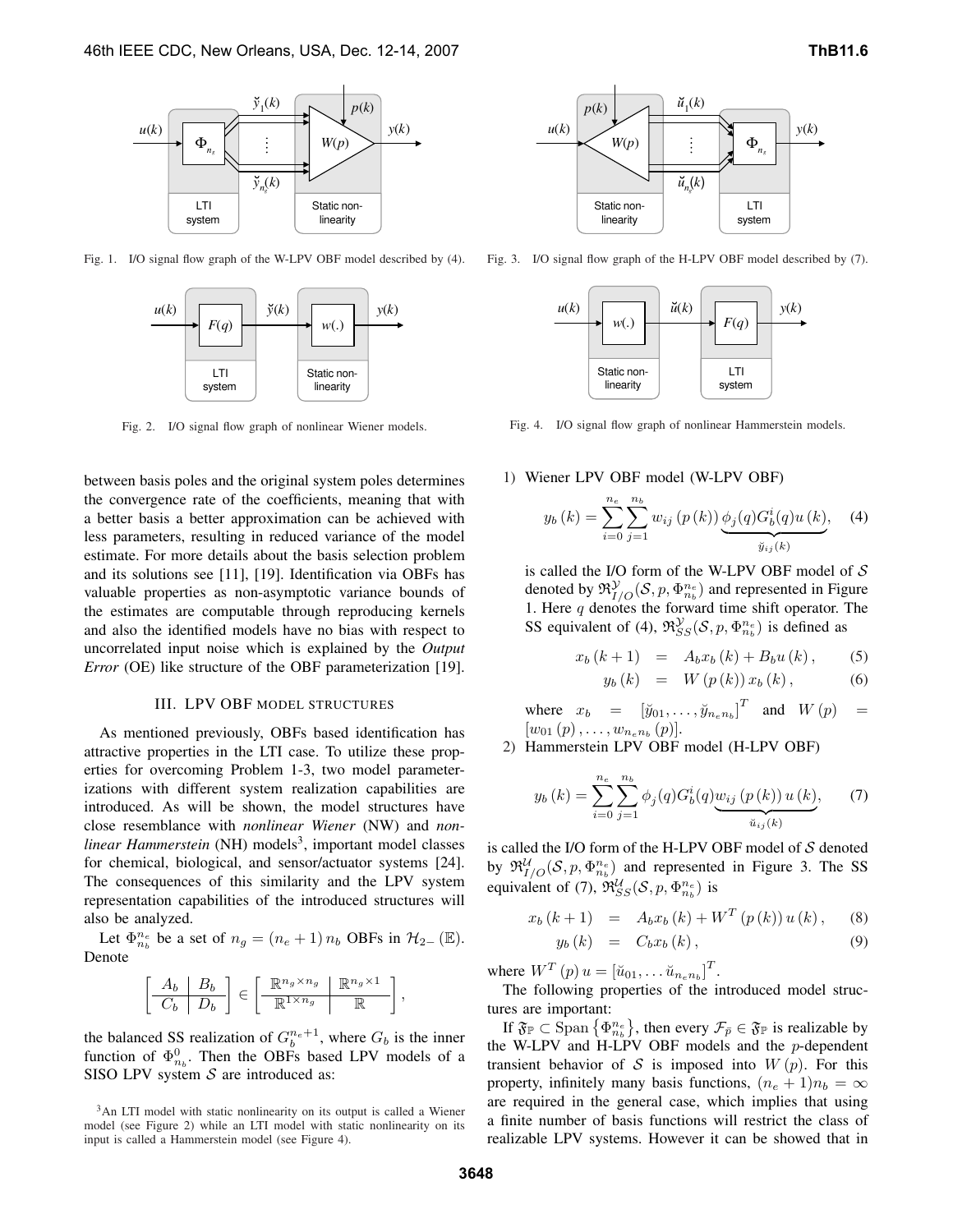practice, careful selection of the basis ensures almost error free representation of  $\mathfrak{F}_\mathbb{P}$  with only a few OBFs (see [11]).

In (4) and (7), each weighting function  $w_{ij}$ . was defined with static dependency on  $p$  (dependency only on  $p(k)$ ). However if each  $w_{ij}$ (.) weighting function would have dynamic dependency on p (dependency on  $p (k - n_x)$ , ...,  $p(k + n_x)$  where  $n_x$  is the order of S) and  $\mathfrak{F}_\mathbb{P}$   $\subset$ Span  $\{\Phi_{n_b}^{n_e}\}\$  holds, then based on [2] and [25], it can be shown<sup>4</sup>, that the introduced model structures can completely represent any general LPV system  $S$  (either I/O or SS) giving a possibility to deal with Problem 1. In case of static pdependency, the class of representable LPV systems shrinks to SS systems with  $p$ -dependence only in the  $C$  or in the  $B$ system matrices and I/O systems with p-dependence only in the b (input) parameters. For other LPV systems it is possible to derive worst case upperbounds of the representation error in case of  $\mathfrak{F}_{\mathbb{P}} \subset \text{Span}\left\{\Phi_{n_b}^{n_e}\right\}$ , however due to space restriction, this rather lengthly analysis is omitted.

When  $\mathfrak{F}_{\mathbb{P}} \nsubseteq \text{Span} \{\Phi_{n_b}^{n_e}\},$  so perfect representation of each local behavior is not available, increasing  $n_e$  will enlarge Span  $\{\Phi_{n_b}^{n_e}\}$  and lower the representation error of the local behaviors, however the number of associated weighting functions also grows. Moreover, the complexity of  $W(p)$ increases with each basis extension, therefore estimation of such models becomes more difficult [26]. In case of  $W(p)$ with static *p*-dependency and negligible local representation error of the  $\Phi_{n_b}^{n_e}$  OBF set with respect to each  $\mathcal{F}_{\bar{p}}$ , increasing  $n_e$  will only result in over-parametrization as the modeling error is dominated by the missing non-static p-dependency of the weighting functions.

The introduced models contribute a linear parametrization of S, as only the p-dependent weights  $W(p)$  are unknown, which can be estimated through simple linear regression (see Section IV). This property reduces the computational burden (Problem 2). Moreover, as dependency on  $p$  only shows up in the C or B matrices of these structures (see  $(6)$  and  $(8)$ ), therefore optimal control design greatly simplifies for the introduced model structures.

W-LPV and H-LPV OBF structures can simply represent changes of the local McMillan degree of  $S$  as in such cases the related basis weights locally drop to zero. This concludes that the introduced model parameterizations are not affected by Problem 3.

By comparing NW and NH models (Figure 2 and 4) to the introduced structures, it is immediate that the W-LPV and H-LPV OBF models are similar to them. However, there are fundamental differences:

• In the NW and NH case, the static nonlinearity is acting on the output/input of the LTI system. In the W-LPV and H-LPV case, the nonlinearity is entering through p, which can be any function of external (strict LPV systems) and internal (quasi-LPV systems) variables alike. Assuming that  $p$  is equal to  $u$  or  $y$ , the NW & NH models result as a special case of W-LPV

and H-LPV. This can be illustrated by the following example: Given a NW system with LTI transfer function  $F(q)$  and weighting  $w(y) = \sin(y)$ . Then rewriting the nonlinearity as<sup>5</sup> sinc  $(p) \cdot y$  where  $p = y$  and also  $F(q)$  as the linear combination of basis functions, the W-LPV OBF structure results with  $W(p)$  =  $[w_{01} \operatorname{sinc}(p), \ldots w_{n_e n_b} \operatorname{sinc}(p)].$ 

• LTI parts of W-LPV and H-LPV are SIMO and MISO systems as opposed to the SISO LTI part of NW and  $NH$  models<sup>6</sup>.

#### IV. LPV IDENTIFICATION WITH FIXED OBFS

In the following two methods are proposed for LPV system identification based on the model structures of the previous section. As mentioned in Section I, a key problem of OBFs based identification is how to efficiently choose the basis functions  $\Phi_{n_b}^{n_e}$ . For completeness, first a practically applicable basis selection mechanism based on [11] is briefly discussed, then assuming that a set of basis functions is given, the two identification approaches are presented.

## *A. OBF selection*

Assume that a set of constant scheduling points  $\mathcal{P}_{N_p} =$  $\{\bar{p}_i\}_{i=1}^{N_p} \subset \mathbb{P}, N_p \in \mathbb{N}$  is given for S, where it is expected that  $\mathfrak{F}_{\mathcal{P}_{N_p}} = {\{\mathcal{F}_{\bar{p}_i}\}}_{i=1}^{N_p}$  give representative samples of the dynamics of all systems in  $\mathfrak{F}_P$ , meaning that typical and worst-case behaviors are also contained. Then the basis selection procedure is as follows:

- 1) Determination of pole samples of the pole functionals of S by LTI identification of each  $\mathcal{F}_{\bar{p}} \in \mathfrak{F}_{\mathcal{P}_{N_p}}$  with any black-box model structure.
- 2) Determination of the optimal OBF set  $\Phi_{n_b}^{n_e}$  for S based on FKcM clustering of the sample poles. The procedure also copes with the uncertainty of the pole estimates (see [28]).

The selection algorithm aims at optimality of the OBF selection with respect to any LTI system that has its poles in the clustered pole regions. The prior knowledge, the available information about the possible local poles (pole functionals) of  $S$ , directly effects the optimality of the selection.

## *B. Local approach*

The local approach aims at the identification of  $S$  with H-LPV and W-LPV OBF models, by identifying a number of local LTI behaviors of  $S$  based on measurements with constant scheduling. The local LTI estimates are identified as linear combinations of a given  $\Phi_{n_b}^{n_e}$ . The coefficients of these linear combinations with respect to each local case give the samples of the global  $W(p)$  function of the model structure, which is constructed by interpolation of the samples. The procedure is given in detail as follows:

Assume that a set of constant scheduling points  $\mathcal{P}_{N_f}$  =  $\{\bar{p}_l\}_{l=1}^{N_f} \subset \mathbb{P}, N_f \in \mathbb{N}$  is given for S, where it is expected

<sup>5</sup>The function sinc is defined as sinc  $(x) = \begin{cases} \frac{x}{\sin(x)} & \text{if } x=0 \\ \frac{\sin(x)}{\sin(x)} & \text{if } x \neq 0 \end{cases}$ .

 $4A$  proof of this remark can be derived through the p-dependent equivalence transformation of LPV-SS and I/O models [2].

<sup>&</sup>lt;sup>6</sup>Originally both Wiener and Hammerstein proposed their models with SIMO and MISO LTI parts, but because of the difficulty of the problem, the LTI part was simplified to be SISO [24], [27].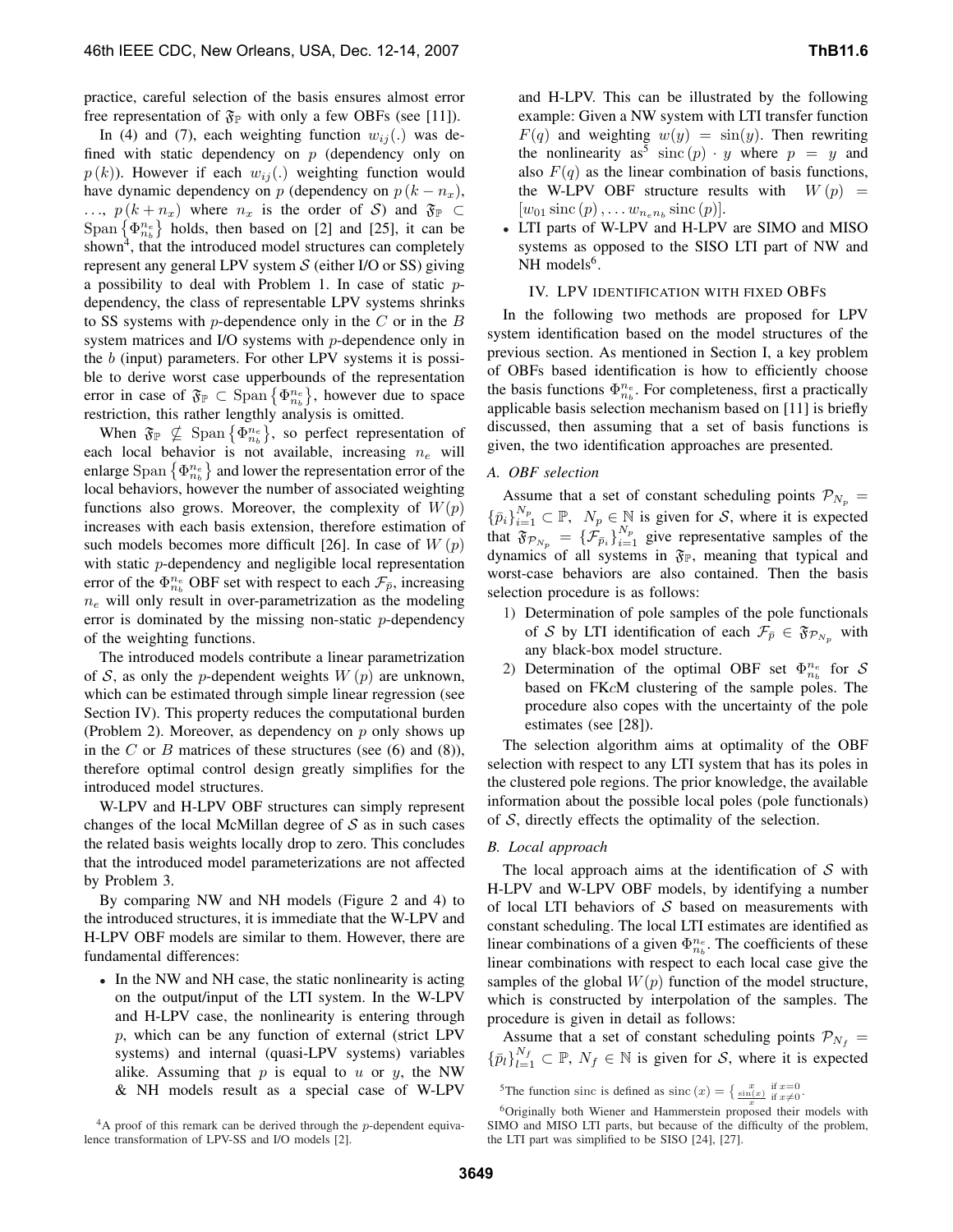that  $\mathbb P$  is well covered<sup>7</sup>, meaning that  $\max_i \min_{j \neq i} |\bar{p}_i - \bar{p}_j|$ ,  $i, j \in \mathbb{I}_1^{N_f}$  is small enough. Assume also that measured data records  $\mathcal{Z}_{N_z}^{\bar{p}} = \{y(k), u(k), \bar{p}\}_{k=0}^{N_z-1}$  with length  $N_z \in \mathbb{N}$ are available for each local model  $\mathcal{F}_{\bar{p}} \in \mathfrak{F}_{\mathcal{P}_{N_f}}$ . Then the identification of  $S$  is solved as:

- 3a) LTI identification of each  $\mathcal{F}_{\bar{p}} \in \mathfrak{F}_{\mathcal{P}_{N_f}}$  by linear regression based on  $\Phi_{n_b}^{n_e}$  and  $\mathcal{Z}_{N_z}^{\bar{p}}$ , resulting in a set of estimated weight coefficients  $\{v_{ijl}\}_{i=0,j=1,l=1}^{n_e,n_b,N_f}$ , where  ${v_{ijl}}_{i=0,j=1}^{n_e,n_b}$  describes the weight coefficients of  $\Phi_{n_b}^{n_e}$ with respect to  $\mathcal{F}_{\bar{p}_l}$  with  $\bar{p}_l \in \mathcal{P}_{N_f}$ .
- 4a) Interpolation of the local OBF coefficients  $\{v_{ijl}\}$  over the constant scheduling points of  $\mathcal{P}_{N_f}$ , such that the resulting weighting functions  $w_{ij}$  ( $p(k)$ ) satisfies that  $w_{ij}(\bar{p}_l) = v_{ijl}$  for  $\forall \bar{p}_l \in \mathcal{P}_{N_f}$  and  $\forall i, j \in \mathbb{I}_0^{ne} \times \mathbb{I}_1^{n_b}$ .

In general, any interpolation technique can be utilized to approximate the  $w_{ij}(p)$  functions, however most commonly polynomial or Chebyshev interpolation [29] provides adequate results.

## *C. Global approach*

Opposite to the local approach, the global approach utilizes only one data set which is collected from  $S$  with varying scheduling. Then by choosing a functional dependence of  $W(p)$ , like assuming that each  $w_{ij}(p)$  is a linear combination of polynomial basis with a given order, the estimation of  $W(p)$  can be written as a linear regression with respect to the coefficients of the functional dependence. The procedure is given in detail as follows:

Assume that measured I/O data of S as  $\mathcal{Z}_{N_z}$  =  $\{y(k), u(k), p(k)\}_{k=0}^{N_z-1}$  is available and PE<sup>8</sup> for S. Then in the W-LPV case, the global approximation of  $S$  is solved as:

3b) Generation of  $\breve{y}(k) = [\breve{y}_{ij}(k)]_{j=1...n_b}^{i=0,...,n_e}$  by computing the state evolution of

$$
x_b (k+1) = A_b x_b (k) + B_b u (k) , \qquad (10)
$$

with respect to  $\{u(k)\}_{k=0}^{N_z-1}$  where  $\check{y}(k) = x_b(k)$ and  $\{A_b, B_b, C_b, D_b\}$  is the SS realization of the inner function generating  $\Phi_{n_b}^{n_e}$ .

- 4b) Parameterize each weighting function  $w_{ij}$  of (4) as  $w_{ij}(p(k)) = \sum_{l=0}^{n_{\psi}} r_{ijl} \psi_l(p(k))$ , where  $\psi(p) =$  $[\psi_l(p)]_{l=0}^{n_{\psi}}$  is a arbitrary set of continuous functions over  $\mathbb P$  with  $\psi_0(p) \equiv 1$ .
- 5b) Based on  $\mathcal{Z}_{N_z}$ , estimate the parameter set  ${r_{ijl}}_{i=0,j=1,l=1}^{n_e,n_b,n_\psi}$  by linear regression. Define the regressors as

$$
\varphi^{T}\left(k\right) = \breve{y}\left(k\right) \otimes \psi\left(p\left(k\right)\right),\tag{11}
$$

with ⊗ denoting the Kronecker tensor product and collect the data into  $\Theta_{N_z} = [\varphi(0), \ldots, \varphi(N_z - 1)]^T$ and  $Y_{N_z} = [y(0),...,y(N_z-1)]^T$ . Moreover, parameters to be estimated are organized into a column

vector  $\Psi_{n_g}^{n_\psi} = \left[ r_{010}, \ldots, r_{01n_r}, \ldots, r_{n_en_bn_\psi} \right]^T$ . Then to minimize the prediction error criterion function

$$
V_{N_z} \left( \Psi_{n_g}^{n_\psi}, \mathcal{Z}_{N_z} \right) = \frac{1}{N_z} \left| Y_{Nz} - \Theta_{N_z} \Psi_{n_g}^{n_\psi} \right|, \quad (12)
$$

the analytic solution is (see [27])

$$
\breve{\Psi}_{n_g}^{n_{\psi}} = \left[\frac{1}{N_z} \Theta_{N_z}^T \Theta_{N_z}\right]^{-1} \left[\frac{1}{N_z} \Theta_{N_z}^T Y_{N_z}\right].
$$
 (13)

In the H-LPV case the identification procedure is similar. However, the formulation of the regressor is accomplished differently, leading through the calculation of the parametervarying Hankel matrix of the model:

$$
Y_{N_z}^b = \begin{bmatrix} 0 & 0 & \cdots \\ C_b W(p(0)) & 0 & \cdots \\ C_b A_b W(p(0)) & C_b W(p(1)) & \cdots \\ \vdots & \vdots & \ddots \end{bmatrix} U_{N_z}
$$

where  $Y_{N_z}^b$  is the stacked output vector of the H-LPV OBF structure. By simple rearrangement it follows that

$$
Y_{N_z}^b = \underbrace{\begin{bmatrix} 0 & 0 & \cdots \\ C_b I u (0) & 0 & \cdots \\ C_b A_b I u (0) & C_b I u (1) & \\ \vdots & \vdots & \ddots \end{bmatrix}}_{H_{N_z}^b} \begin{bmatrix} W(p (0)) \\ W(p (1)) \\ \vdots \end{bmatrix}
$$

Now define  $h(k) = [h_{ij}(k)]_{j=1...n_b}^{i=0,...,n_e}$  as the state evolution of

$$
h(k+1) = A_b^T h(k) + C_b^T \delta(k), \qquad (14)
$$

where  $\delta(k)$  is the Kronecker delta function, i.e. an impulse input at  $k = 0$ , and  $h(0) = 0$ . Now  $h(k)$ will be used to calculate the columns of the previously derived transition matrix  $H_{N_z}^b$ . By combining each column of  $H_{N_z}^b$  in a Kronecker product with the functions  $\psi(p)$ , the parameters  $\{r_{ijl}\}$  to be estimated are separated, giving the regressor matrix as  $\Theta_{N_z} = [\breve{H}_0, \dots, \breve{H}_{n_{\psi}}]$ with  $\ddot{H}_l = \sum_{k=0}^{N_z-1} (q^k H) u(k) \psi_l(p(k))$  and  $H =$  $[h(0),...,h(N_z-1)]^T.$ 

The procedure can be extended to estimate a direct feedthrough term by enriching the OBF set with  $\tilde{\Phi}_{n_b}^{n_e}$  =  $\Phi_{n_b}^{n_e} \cap 1.$ 

#### *D. Properties*

It can be showed that under minor conditions, the parameter estimates of the introduced identification approaches are consistent, i.e. if  $N_z \rightarrow \infty$ , then  $\{v_{ijl}\}\$  and  $\{r_{ijl}\}\$ converge with probability 1 to their optimal value (optimal model inside the model class with respect to  $S$ ). Assume that in measurements  $\mathcal{Z}_{N_z}$  and  $\mathcal{Z}_{N_z}^{\bar{p}}$ , the noise is uncorrelated to u. Then, for the local method, consistency of the estimated LTI models and therefore  $\{v_{ijl}\}\$ is well known [19], [27]. This implies the consistency of the weighting function estimates based on the local parameters, if  $N_f \to \infty$  and the parameter dependencies of  $S$  on  $p$  are Lipschitz continuous. Furthermore in the global case,  $\Theta_{N_z}$  depends only on u and p and

<sup>7</sup>Required for successful interpolation by most methods.

<sup>8</sup>PE stands for *Persistently Exciting* signals. Conditions on PE signals are hard to be drawn for general LPV systems and they are subject of research. However, a recent result for LPV-I/O systems is given in [13].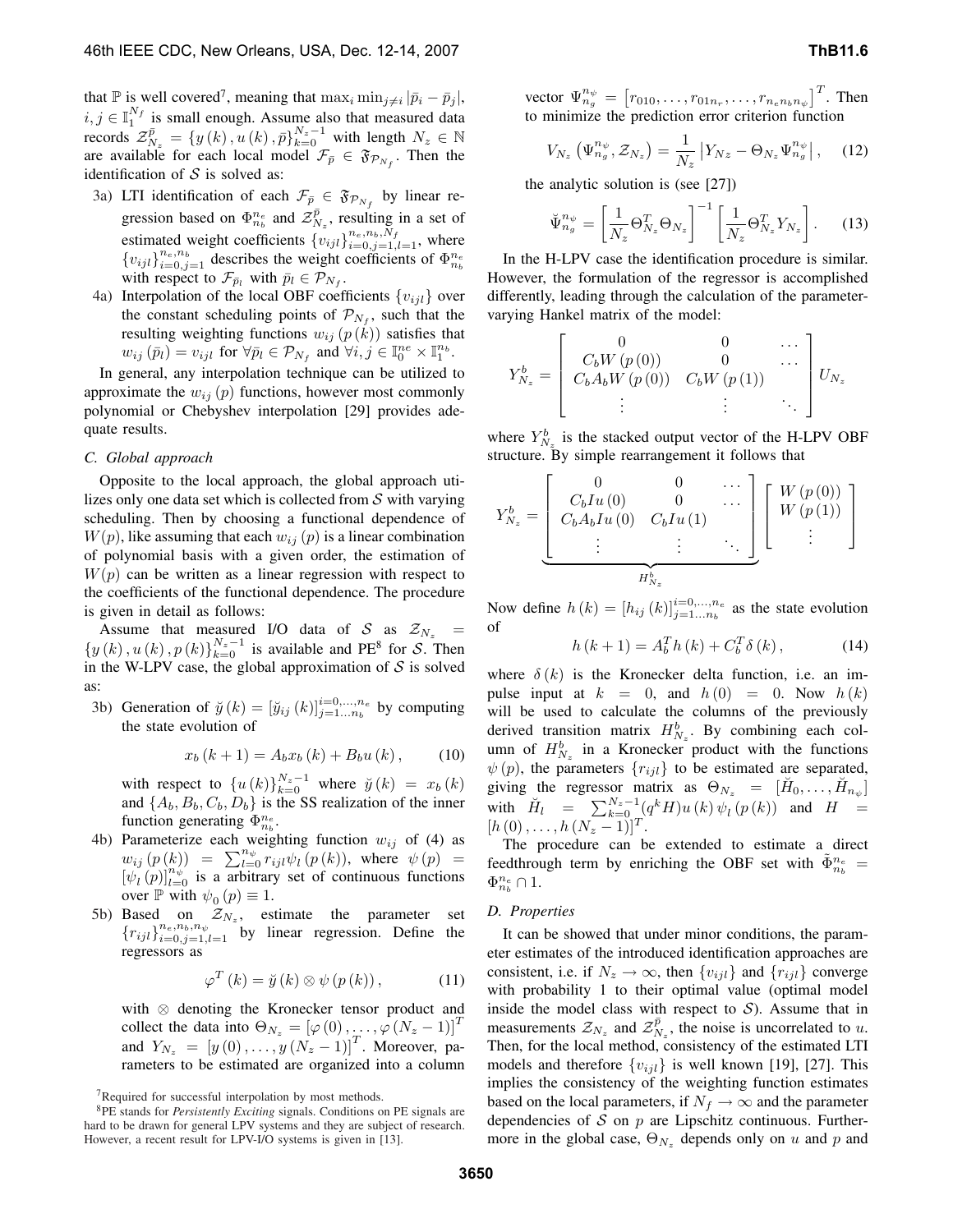thus it is uncorrelated with the noise. Assume that  $u$  and  $p$  are PE for  $S$ , then based on the OE structure of the estimation, it is well known [27], that under these conditions the least squares estimate of  $\Psi_{n_g}^{n_{\psi}}$  is strongly consistent, even in the presence of colored noise. Furthermore, the linear regression also imposes a weak condition on  $u$  and  $p$  being PE, namely that  $\Theta_{N_z}$  must be invertible and  $N_z \ge n_g(n_\psi + 1)$ . However, this condition does not guarantee that  $\mathbb P$  and the transient dynamics between the local behaviors are well explored [13].

In practice, initial conditions are often needed to take into account during identification due to slow dynamics of the system or high costs of long measurements. Therefore, estimation of the initial conditions is important in these cases. The LTI theory of OBFs provides estimation of initial conditions of the local behaviors [19] for the local H-LPV case, therefore we only consider the global case. In the global H-LPV case,  $\breve{Y}_{N_z}^b = [C_b x_b(0), C_b A_b x_b(0),...]^T + Y_{N_z}^b$  where  $\check{Y}_{N_z}^b$  is the output of  $\mathfrak{R}_{SS}^{\mathcal{U}}(\mathcal{S},p,\Phi_{n_b}^{n_e})$  with initial condition  $x_b(0)$ . Then, by extending  $\Psi_{n_g}^{\tilde{n}_{\psi}}$  with  $x_b(0)$  and including  $[C_b^T, A_b^T C_b^T, \ldots]^T$  into  $\Theta_{N_z}$ , estimation of  $x_b(0)$  becomes available through linear regression. In the W-LPV case, estimation of  $x_b (0)$  is solvable through linear regression based alternating optimization, which is sensitive to noise and local minima of the criterion function.

A further property is that only the global method is applicable to a quasi-LPV system as for such systems,  $p$ cannot be held constant. Furthermore, the presented results are also extendable to the MIMO case with more extensive book keeping, which is not presented due to space restrictions. Note that multidimensional  $p$  only results in a multidimensional interpolation (local case) or in the need of multidimensional  $\psi(p)$  (global case), therefore the global method is practically applicable even if  $n_x < n_p$ .

Benefiting from the attractive properties of OBFs, some methods of Fuzzy-Laguerre networks [30] and NH and NW type of identification [31], [32] have also been developed by various authors for nonlinear systems. They differ from the approaches of this paper in the following:

- W- and H-LPV OBF structures are developed for LPV systems, with NH and NW systems as special cases.
- The OBFs, the backbone of the model structures, are optimized for S and not given a priori as in [30], [31].
- The parameterization of the presented model structures are directed towards W, which concludes that no separate parametrization of the LTI part and the nonlinear part is needed as in [31] or no fuzzy inference of estimated fuzzy rules is needed as in [30]. Furthermore, opposite to [31], no inversion of  $y$  is needed through static nonlinearity in the Hammerstein case.

#### V. EXAMPLES

In this section, applicability of the previously introduced identification methods for approximation of general LPV systems is shown in 3 different examples.

*Example 4: (C variant LPV-SS system)* As a first example

| model       | case  | MSE <sup>9</sup>    | $BTF^{10}$ | $VAF^{11}$ |
|-------------|-------|---------------------|------------|------------|
| W-LPV $S_1$ | loc.  | $1.8 \cdot 10^{-5}$ | 99.76%     | 99.99%     |
|             | glob. | $6.5 \cdot 10^{-4}$ | 98.57%     | 98.98%     |
| H-LPV $S_2$ | loc.  | $1.6 \cdot 10^{-5}$ | 99.75%     | 99.99%     |
|             | glob. | $7.3 \cdot 10^{-4}$ | 98.33%     | 99.97%     |
| W-LPV $S_3$ | loc.  | 0.1254              | 75.85%     | 94.17%     |
|             | glob. | 0.0572              | 83.69%     | 97.34%     |
| H-LPV $S_3$ | loc.  | 0.3099              | 62.03%     | 85.59%     |
|             | glob. | 0.0973              | 78.72%     | 95.48%     |
|             |       | TABLE I             |            |            |

VALIDATION RESULTS OF THE IDENTIFIED MODELS IN THE EXAMPLES.

define a LPV system  $S_1$ , with  $\Re_{SS}$  ( $S_1$ , p) equal to

$$
\left[\begin{array}{c|c}\nA_{\mathcal{S}_1} & B_{\mathcal{S}_1} \\
\hline\nC_{\mathcal{S}_1}(p) & 0\n\end{array}\right] = \left[\begin{array}{c|c}\n0.3 & 0.2 & 0.4 & 1 \\
-0.1 & 0.2 & 0.2 & 1 \\
0.4 & -0.1 & 0.5 & 1 \\
\hline\n2p & -p^2 & \sin(p) & 0\n\end{array}\right]
$$

and  $\mathbb{P}_1 = [-1, 1]$ . Using the poles of  $A_{\mathcal{S}_1}$  to generate  $\Phi_3$ , the resulting OBFs are complete with respect to  $\mathfrak{F}_{\mathbb{P}_1}$  of  $\mathcal{S}_1$ . Based on the derived OBF set  $\Phi_3$ , global identification of  $S_1$  with the W-LPV OBF structure was carried out. The identification procedure utilized a  $N_z = 500$  sample long data record with uniform noise  $u, p \in \mathcal{U}(-1, 1)$  and with additive output white noise  $v_e \in \mathcal{N}(0, 0.5)$ . Using the same conditions in the local case,  $\mathcal{Z}_{N_z}^{\bar{p}}$  date records were collected with  $P_{11} = \{-1 + k\tau_1\}_{k=0}^{10}$  and  $\tau_1 = 0.2$ . The associated 11 local estimates of  $\Re_{SS}(\mathcal{S}_1, p)$  were produced by the *n4sid* sub-space identification algorithm of the Matlab ID-toolbox [33]. Then the resulting models were interpolated through their weighting coefficients. In both methods,  $2^{nd}$ -order polynomial based interpolation was used in the estimation of  $W(p)$ . In Figure 5 and in the first row of Table I, the (in)validation results of the model estimates are shown for different realizations of  $u, p \in \mathcal{U}(-1, 1)$  than used during the identification. As expected, both approaches identified the system with adequate  $MSE<sup>9</sup>$ , BFT<sup>10</sup>, and VAF<sup>11</sup>. The global approach produced a slightly worse result than the local approach which is explained by the much larger amount of data  $(11 \cdot N_z)$  available in the local case.

*Example 5: (B variant LPV-SS system)* As a second example, define a LPV system  $S_2$ , with  $\Re_{SS}$  ( $S_2$ , p) equal to the transpose of  $\Re_{SS}(\mathcal{S}_1, p)$ :

$$
\left[\begin{array}{c|c} A_{\mathcal{S}_1}^T & C_{\mathcal{S}_1}^T(p) \\ \hline B_{\mathcal{S}_1}^T & 0 \end{array}\right].
$$

Note that  $\Re_{SS}(\mathcal{S}_1, p) \neq \Re_{SS}(\mathcal{S}_2, p)$  in terms of I/O behavior. The OBF set  $\Phi_3$  of Example 4 is still complete with respect to  $\mathfrak{F}_{\mathbb{P}_2}$  of  $\mathcal{S}_2$ . In this case,  $\mathcal{S}_2$  was identified with a H-LPV OBF structure based on  $\Phi_3$ . By using the same setting of data sequences and local model estimates as in the

<sup>11</sup>Variance Accounted For percentage [10] is defined as  $VAF = 100\%$ .  $\max\left(1-\frac{\text{var}(y-y_b)}{\text{var}(y)},0\right)$  and computed on noise free y.

<sup>9</sup>*Mean Square Error*, the expected value of the squared estimation error [27]. MSE =  $\frac{1}{N_z} \sum_{k=0}^{N_z-1} (y(k) - y_b(k))^2$ .

<sup>10</sup>*Best Fit* percentage, the percentage of the output variation that is explained by the model [33]. BFT =  $100\% \cdot \max\left(1 - \frac{\|y - y_b\|_2}{\|y - \bar{y}\|_2}, 0\right)$ where  $\bar{y}$  is the mean of y.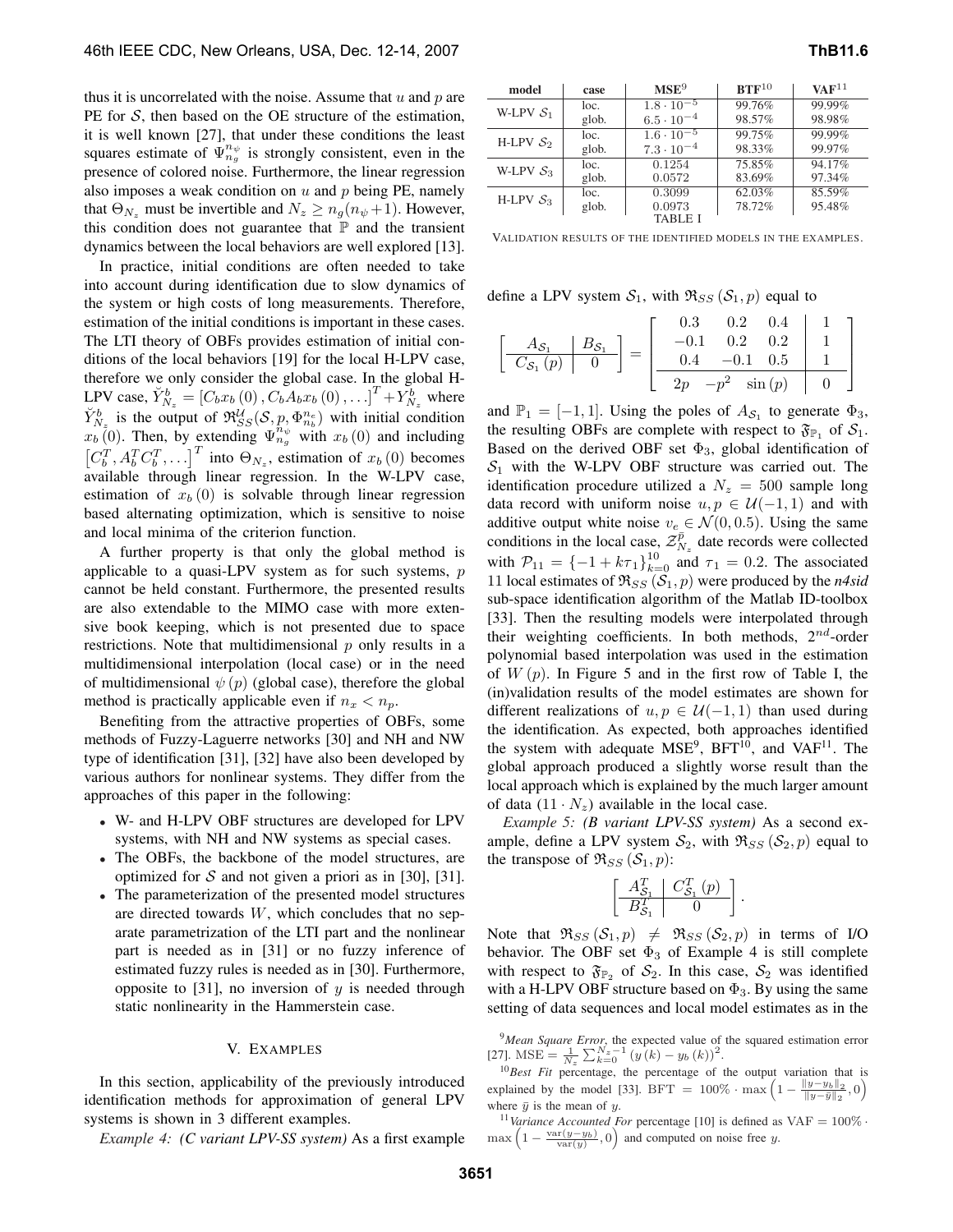

Fig. 5. Comparison of the identified models of  $S_1$  by their responses for  $u, p \in \mathcal{U}(-1, 1)$ .  $\Re_{SS}(\mathcal{S}_1, p)$  (solid green), W-LPV OBF local (dashed blue), W-LPV OBF global (dotted red).



Fig. 6. Comparison of the identified models of  $S_2$  by their responses for  $u, p \in \mathcal{U}(-1, 1)$ .  $\mathfrak{R}_{SS}(\mathcal{S}_2, p)$  (solid green), H-LPV OBF local (dashed blue), H-LPV OBF global (dotted red).

previous example both for identification and (in)validation, the produced results are shown in Figure 6 and in the second row of Table I. As expected, both approaches identified the system adequately.

*Example 6: (LPV-I/O system with NL dependency)* As a third example, an asymptotically stable LPV system  $S_3$  is considered, in a LPV-I/O form:

$$
a_0 (p(k)) y (k) = b_1 (p(k)) u (k-1) - \sum_{l=1}^{5} a_l (p(k)) y (k-l)
$$

where  $p : \mathbb{Z} \to [0.6, 0.8]$  and  $a_0(p) = 0.58 - 0.1p$ ,  $a_1(p) = -\frac{511}{860} - \frac{48}{215}p^2 + 0.3(\cos(p) - \sin(p)), a_2(p) = \frac{61}{110} - 0.2\sin(p), a_3(p) = -\frac{23}{85} + 0.2\sin(p), a_4(p) = \frac{12}{125} - 0.1\sin(p), a_5(p) = -0.003, b_1(p) = \cos(p)$ . It can be shown (see [34]) that the dynamic changes of  $S_3$  are quite heavy between different constant scheduling points. Using  $\mathcal{P}_{11} = \{0.2 + k\tau_3\}_{k=0}^{10}$  and  $\tau_3 = 0.04$ , the FKcM algorithm with fuzzyness  $m = 25$  resulted in a OBF set  $\Phi_7$  with poles:

$$
{0.183, 0.147 \pm 0.28i, 0.434 \pm 0.322i, 0.352 \pm 0.478i}.
$$

Identification of  $S_3$  with both methods and structures was based on the same setting of data sequences and conditions as in the previous examples except  $p \in \mathcal{U}(0.6, 0.8)$ . Calculation time was a few seconds on a Pentium 4, 2.8 GHz PC. In Figure 7 and in Table I, the (in)validation results are shown for different realizations of  $u$ ,  $p$  than used during the identification. As it was expected, the W-LPV and H-LPV



Fig. 7. Comparison of the identified models of  $S_3$  by their responses for  $u \in \mathcal{U}(-1, 1)$  and  $p \in \mathcal{U}(0.6, 0.8)$ .  $\mathfrak{R}_{I/O}(\mathcal{S}_3, p)$  (solid green), W-LPV OBF global (dotted red), H-LPV OBF global (dashed blue).



Fig. 8. Comparison of the identified models of  $S_3$  by their responses for  $u \in \mathcal{U}(-1, 1)$  and  $p \in \mathcal{U}(0.6, 0.8)$ .  $\mathfrak{R}_{I/O}(\mathcal{S}_3, p)$  (solid green), W-LPV OBF local (dotted red), H-LPV OBF local (dashed blue).

OBF structures could not cope fully with the variations in the  ${a_l}_{l=0}^5$  parameters, however the global W-LPV identification provided quite acceptable results for such a heavily nonlinear system. The explanation $12$  why the H-LPV OBF structure gave a worse result is that dependence of  ${a_l}_{l}^5$  $_{l=0}$ on  $p$  can be partly incorporated into the static dependence of  $W$  in the W-LPV case, while in the H-LPV case,  $W$  with static dependence is independent of the variations of  $\{a_l\}_{l=0}^5$ . In this example global methods are prevailed, because they were able to capture the transient dynamics of the system between local points of  $\mathbb{P}$ , while in the local case, the 11 local behavior were not enough for correct interpolation. By using  $N_f > 11$ , the local method quickly improves. Note, that in the asymptotic sense, both the local methods and global methods converge to the same optimal model with respect to  $S_3$  in the utilized model class. Extension of  $\Phi_7$ with  $n_e = 1, 2, \ldots$  did not improve the results as  $\Phi_7$  is well chosen with respect to  $S_3$ , i.e. the local modeling error is negligible due to the FKcM [34]. Therefore, the error in Table I is mainly governed by the modeling error of the proposed structures with respect to the transient dynamics. Using higher order polynomials in  $\psi(p)$  produces a 2-5% percentage increase in the results of Table I, but in order to achieve full representation with the W-LPV case, incorporation of dependency on  $p (k - 1), \ldots, p (k - 5)$  is

<sup>&</sup>lt;sup>12</sup>Proved by analysis of the representation properties which is omitted due to space restrictions.